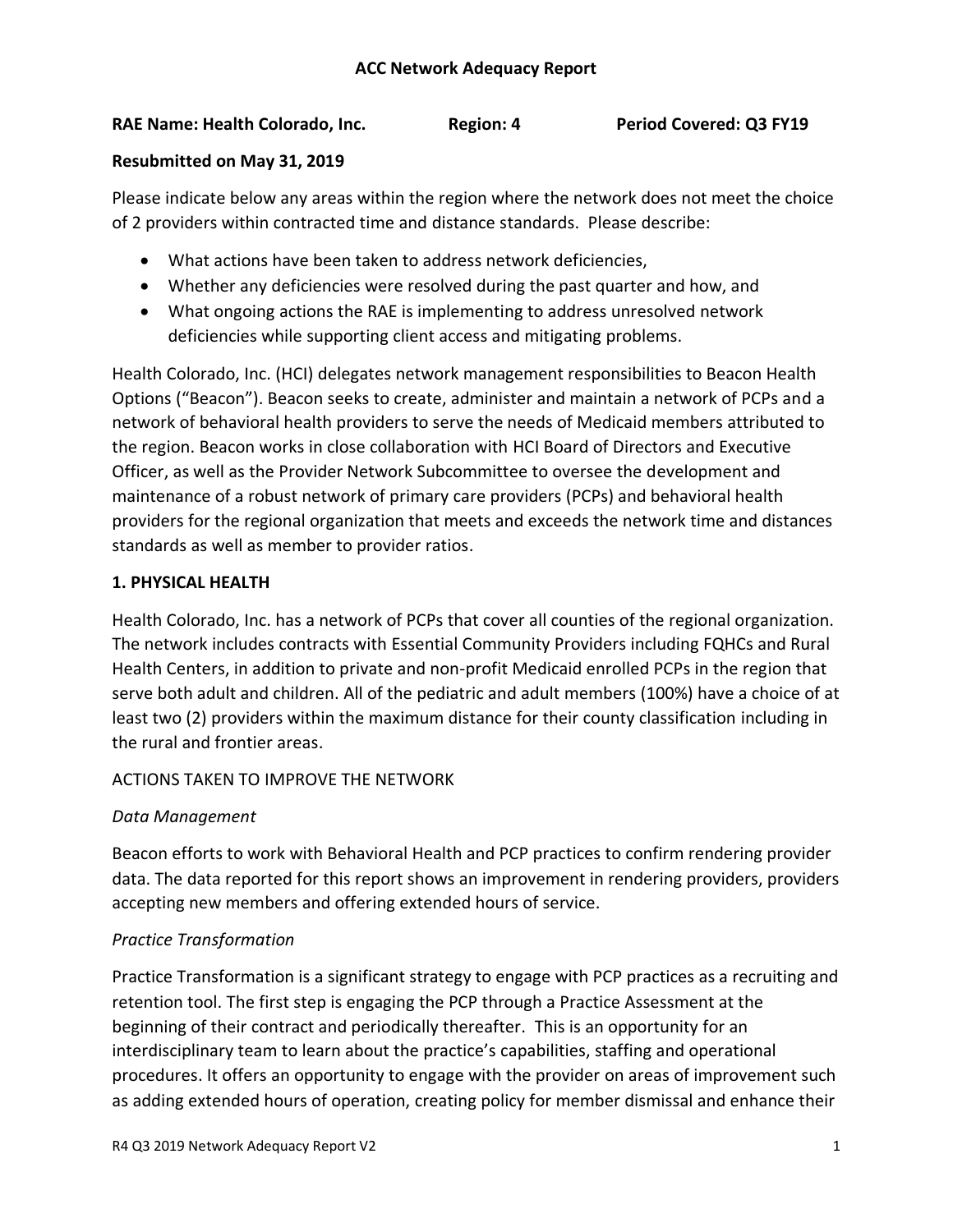electronic health records. As a result of this engagement, providers welcome information about best practices, tools and training to improve member care. The efforts of practice transformation has a financial incentive for the provider. If the practice improves in key areas such as care coordination and information technology, then they have the potential to advance to a higher level and earn enhanced per member per month (PMPM). An example is Ryon Medical Center, which completed the Practice Assessment Tool at the beginning of the RAE contract and met the Collaborative level due to their participation in CPC+ and level of integrated medical home. Through the practice assessment, Provider Relations engaged with the PCP to discuss the offering of extended hours, accepting COUP members, becoming an accessible facility, and leveraging Short Term Behavioral Health Services to better serve their members. Additionally, RAE's Director of HIT conducted a site visit along with Provider Relations to learn about their reporting and data sharing system through their electronic health records. The meeting ultimately did not yield the preferred outcome of having a direct path for data sharing; however, it did inform the practice of the limitations of its electronic health records system and they will be engaging with their EHR vendor to improve their connectivity. Should the practice make these changes, it may propel them to an Accountable provider.

As Ryon Medical Center is in the process of launching new electronic health record system, they recognized that it allowed for incorporating reporting mechanisms and tracking care coordination activities. This would allow the practice to meet the higher expectations of an Accountable provider once they implement the electronic health record system. As of the reporting period, two (2) PCPs have shown interest in completing the practice assessment. These are: Spanish Peaks Regional Health Center and Southeast Colorado Hospital District.

Provider Relations has sent them the tool to review with the practice's subject matter experts such as Practice Manager, Information Technology, Clinical team and Care Coordinators and respond to their specific sections. As the practices complete the tool, Provider Relations sends the responses to a multi-disciplinary team to review, request more details or provide opportunities for education ahead of an on-site visit or webinar meeting to review the responses in a multi-disciplinary setting.

# FUTURE ACTIONS:

Beacon Health Options will continue to work with PCPs to verify on monthly basis their rendering provider information to accurately describe the network in provider directories, network adequacy assessments and reporting.

Provider Relations reviewed the current list of providers participating in Medicaid to identify key practices and providers who are currently providing services to Health First Colorado Members. Based on this information, Provider Relations did not find a PCP in the Region 4 with whom Beacon had not contracted. Provider Relations will continue to source other data to identify potential PCPs including reviewing utilization data, historical claims information and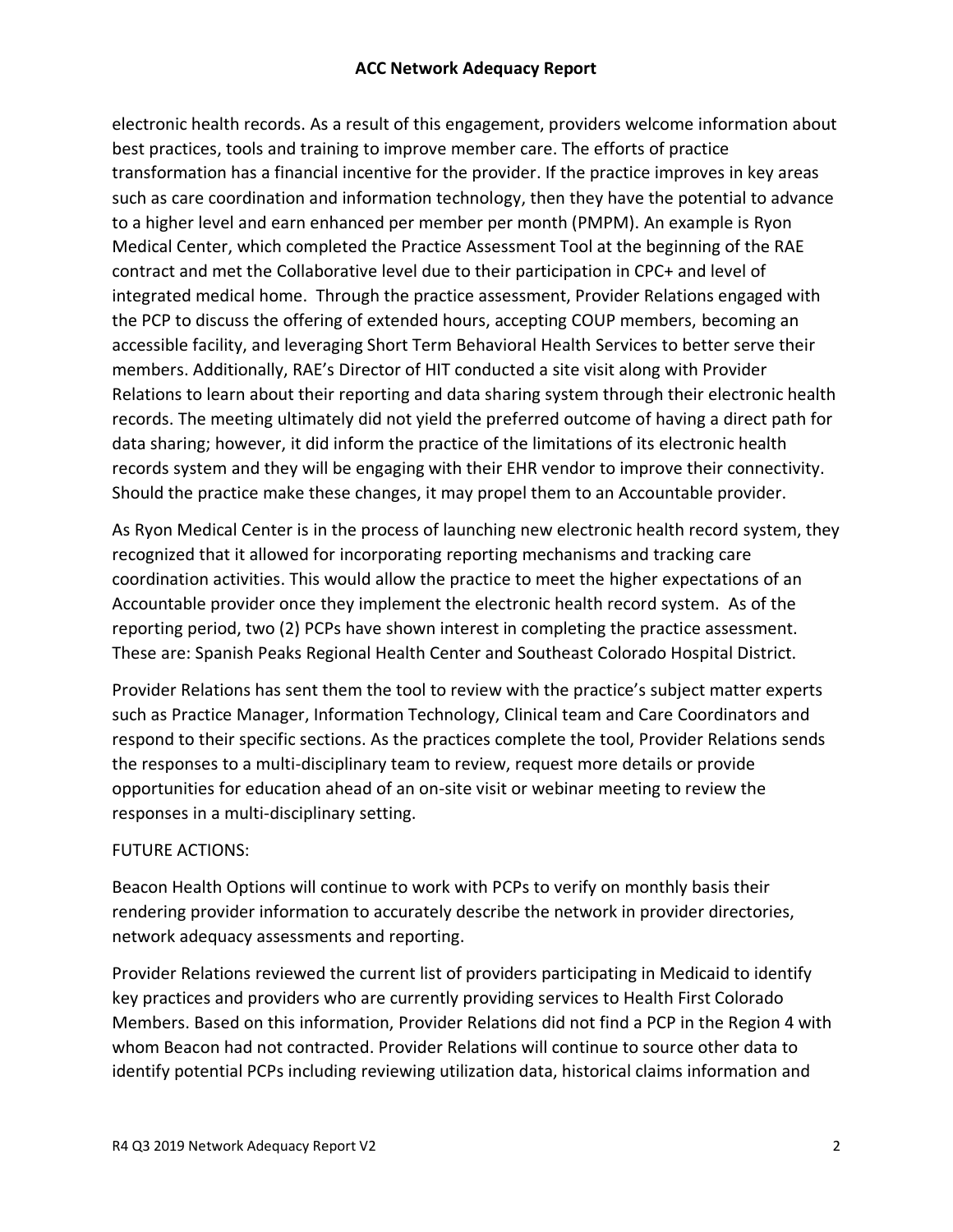Business Associate Agreements (BAA) with CPAC to cross-reference against providers who are not in the network and may be a potential recruitment.

#### **2. BEHAVIORAL HEALTH**

Beacon Health Options has a strong state-wide network of behavioral health providers to comply with the network time and distance standards. The network includes contracts and relationships with Essential Community Providers including Community Mental Health Centers, FQHCs, school-based health centers, Rural Health Centers, community safety-net clinics, as well as number of private/non-profit providers and substance use disorder providers in the region.

HCI members have access to at least two (2) behavioral health providers (not including SUD providers) within the maximum distance for their county classification. Most of the members (99%) have a choice of at least two (2) providers within the maximum distance for their county classification. This includes 98% of adults and 79% of children. The overall practitioner to client ratios for mental health providers in the region meets the standard for adult and pediatric population.

Members under the age of 18 residing in rural and frontier counties do not have sufficient behavioral health providers serving pediatric population to offer choice of at least two (2) providers within the required distance with 78% of children in rural and 87 % of children in frontier counties.

Beacon has contracts with Substance Use Disorder (SUD) providers throughout the state that meets the practitioner to client ratio. All members (100%) have access to at least two (2) SUD providers within the required distance.

ACTIONS TAKEN TO IMPROVE THE NETWORK

## *Recruitment Efforts*

Of the numerous strategies outlined during the first quarter to recruit behavioral health providers, here are highlighted the strategies that yield effective results:

1. Collaborate with HCI partners to expand services in areas of need through additional staff, school based services and co-location at PCP offices

There are limited available providers located in the rural and frontier counties for recruitment. As a result, Health Colorado and the members that reside in these areas rely on the partner Community Mental Health Center in these areas of need to improve access to behavioral health services.

San Luis Valley Behavioral Health Group serves counties of Alamosa, Conejos, Costilla, Mineral, Rio Grande, and Saguache has staff providers of all levels including those that serve the pediatric population. They have seven (7) credentialed locations and have staff that travel to schools and PCP offices to render behavioral health services in frontier areas. The location they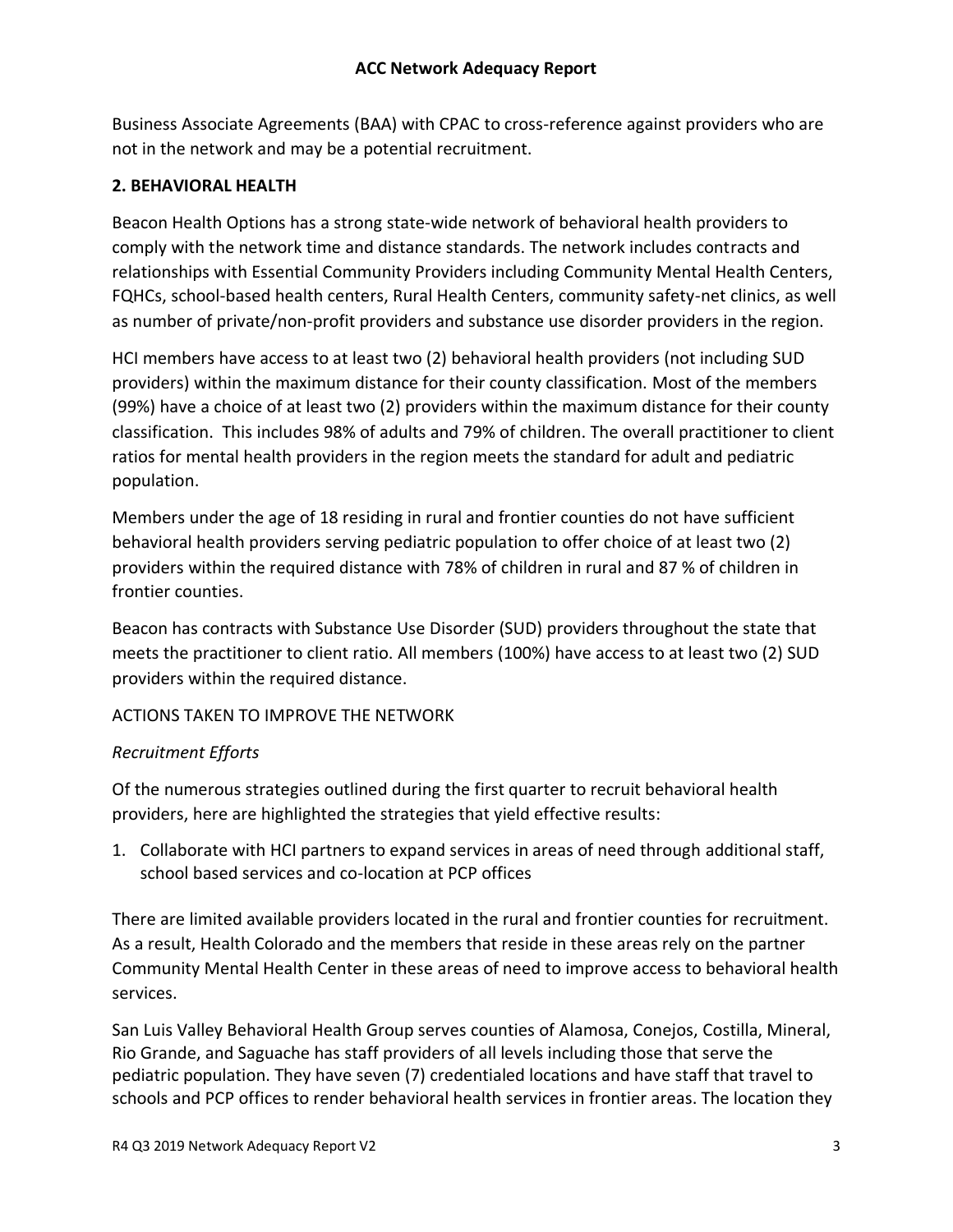opened in February 2019 serves the membership in Rio Grande County. Additionally, they have staff members that will utilize office space in Mineral County to see members as an option for members that are not able to travel to the clinic located in Del Norte.

Southeast Mental Health Center serves counties of Baca, Bent, Crowley, Kiowa, Otero, Prowers with staff providers of all levels including those that serve the pediatric population. They have six (6) credentialed locations, in addition to, co-locating in PCP offices, schools and other local venues to have behavioral health services accessible to the community. They are adding a location in Las Animas, which borders Otero, Bent and Baca counties.

2. Offer telemedicine services to members in rural and frontier areas who have psychiatry and other specialty needs

Beacon Health Options has expanded access to these services in the rural and frontier counties in the third quarter of the fiscal year as an option when members identify transportation issues or the next appointment with a local provider is outside the access to care standards. Beacon contracted with two (2) telehealth service providers, Heart Centered Counseling and ReNew Behavioral Health. They offer mental health counseling and tele-psychiatry services with fully credentialed and Medicaid enrolled master's level licensed counselors and prescribing Registered Nurses (RNs) and Nurse Practitioners (NPs). Telemedicine services are available to all members assigned to Health Colorado. This can be upon request from the member or offered as option when members report transportation concerns.

Health Colorado terminated the contract with Ieso service, which offered on-line Cognitive Behavioral Therapy (CBT) service due to low utilization and member interest in the services.

Health Colorado has not engaged with primary care and medical specialists on telemedicine to address access to care for members in rural and frontier areas. Since Health Colorado is not financially responsible for medical specialty, there will be a need to collaborate with the Department and creatively link primary care and medical specialists through telemedicine.

3. Engage PCPs, especially those in rural and frontier areas, with practice transformation, care coordination, behavioral health providers co-located at PCP offices and programs such C-PAC to expand their capabilities to serve their members in need behavioral health services

Beacon Health Options offers Colorado Psychiatric Access and Consultation (CPAC) to primary care providers in the Health Colorado region. This is a psychiatric access program that provides PCMPs with access to psychiatric specialists, and assists with providing the education, training, consultation, and referral resources to be able to provide psychiatric medications to members in their own practices, minimizing the need for referrals to outside specialists. By providing consultation services to primary practices, psychiatric access services enables PCMPs to address psychiatric medication needs for their patients. Using this model reduces demand for the limited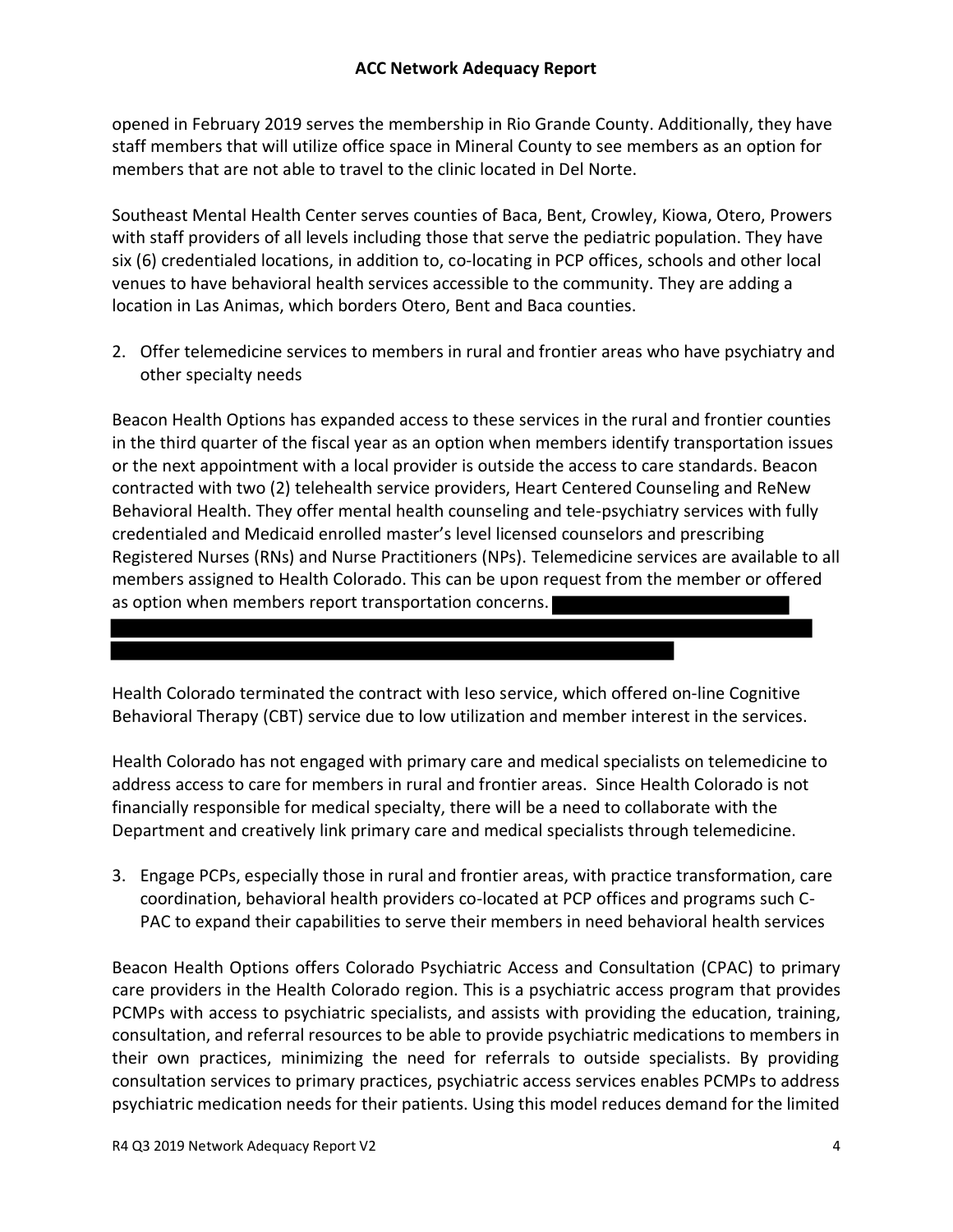psychiatric resources, and ensures that the complex cases are referred to the psychiatrics thus optimizing the available resources in rural and frontier areas. As noted in previous report, 56 PCPs locations including 18 PCPs with multiple sites in Region 4 have signed a Business Associate Agreement (BAA) with Beacon to access psychiatric specialists through the CPAC program. This includes PCPs not currently contracted with Beacon for PCP network, so Provider Relations will conduct outreach to those providers for recruitment.

4. Track utilization and Single Case Agreement data and historical claims information to identify providers who are currently providing services to Health First Colorado Members

Provider Relations tracks utilization and Single Case Agreement data on a weekly basis and cross-references it against the providers who are in the credentialing process to be in the network. This helps to monitor which providers that have high utilization and (a) remain in the credentialing process and will be contacted to assist them to complete the credentialing process or (b) have not initiated the credentialing process and will be contacted to recruit them into the network.

The Region 4 Q3 2019 Provider Network report states the number of providers with single case agreements (SCAs), not the number of individual SCAs. Some providers, especially those in the process of completing credentialing, may have received multiple SCAs during the transition period.

Beacon had an established state-wide network of behavioral health providers, especially within the Region 4 area, for decades prior to the RAE implementation. Additionally, Provider Relations conducted an active recruitment of providers within the area to join the network and complete the credentialing process in an expedited process. Finally, Provider Relations continues to actively monitor single case agreements to identify providers, based on expertise or geographic location, who may best serve the membership by joining the network. This allowed for providers to be part of the network prior to, or shortly after, go-live and significantly reduce the need for single case agreements.

5. Providing enhanced case rates to providers who are willing to extend beyond their current radius of service provision

Provider Relations worked closely with HCI leadership to identify high-need specialties or providers in the area to outreach to them and negotiate contracts to recruit them or maintain them in the network. Beacon outreached to providers who serve the needed areas and specialties for recruitment using the strategies outlined above.

# *Behavioral Health Providers Accepting Certifications*

Provider Relations surveyed all CMHCs to confirm acceptance of certifications. The information resulted in identifying six (6) CMHCs that accept mental health certifications of which one (1) of the Community Mental Health Centers is within the region. Those are: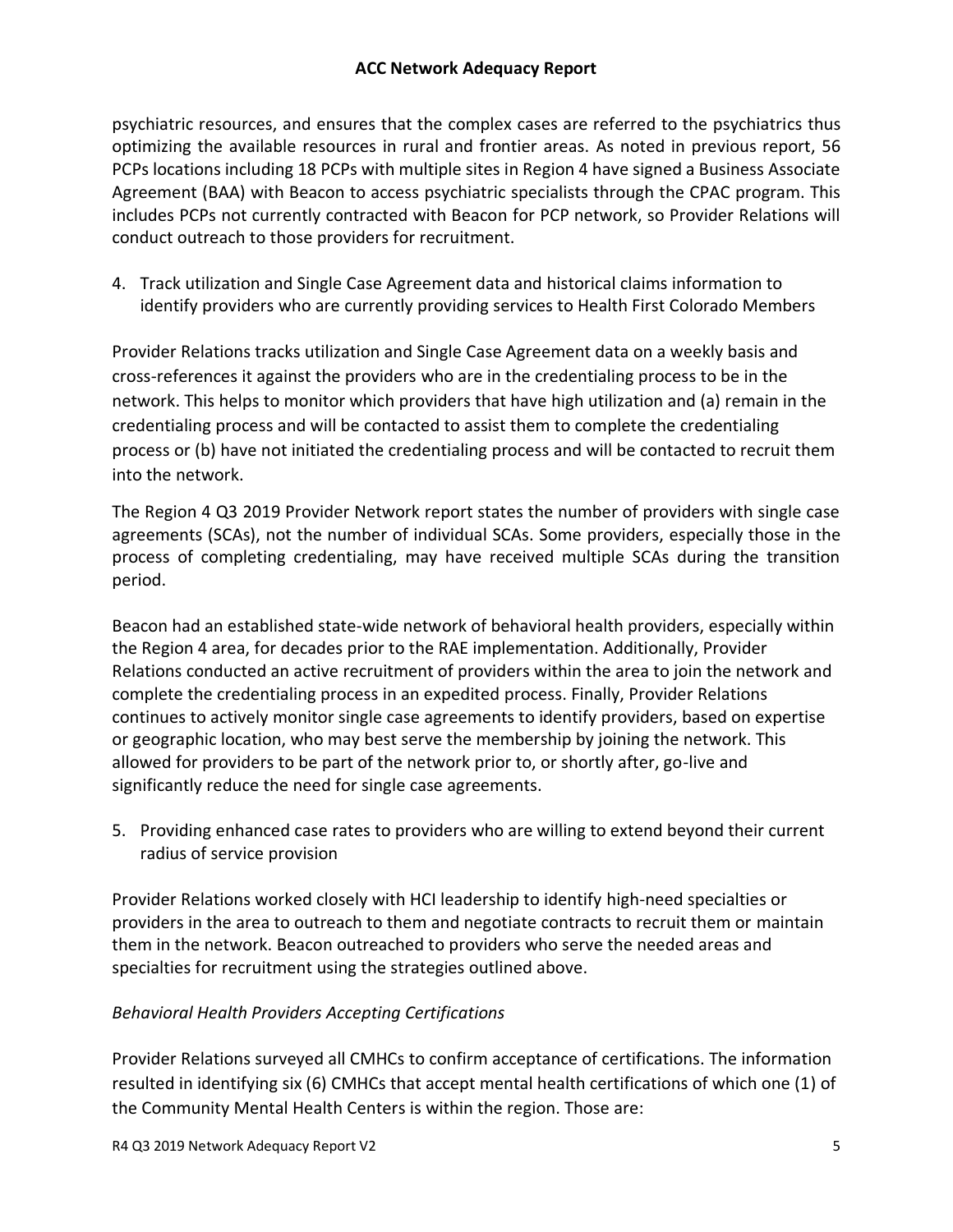Southeast Behavioral Health – Within the region

North Range Behavioral Health

Mental Health Partners

The Center for Mental Health

Mind Springs Health

AspenPointe Health Services

FUTURE ACTIONS

#### *Recruitment Efforts*

Beacon Health Options will continue to utilize the policies in place to ensure that providers are accessible and available to Members, and that the provider network contains the specialties necessary to accommodate the needs of Members.

Beacon will continue to target the areas of need to identify and recruit existing SUD and Mental Health providers who serve the areas of need using established strategies, which include:

- $\circ$  Use current list of providers participating in Health First Colorado to identify providers within the region for recruitment
- $\circ$  Work with County DHS Departments to identify CORE providers and work with these providers in becoming credentialed within the system
- $\circ$  Work with providers, who may be outside the region and willing to provide services within the region on a contract basis.
- $\circ$  Work with providers, particularly in frontier areas, to identify workforce recruitment options we can assist with to recruit and retain staff. I.E. National Health Service Core, Public Loan Forgiveness
- o Provide enhanced case rates to providers who are willing to extend beyond their current radius of service provision
- o Track utilization and Single Case Agreement data and historical claims information to identify providers who are currently providing services to Health First Colorado Members
- o Collaborate with HCI partners to expand services in areas of need through school based services and co-location at PCP offices
- $\circ$  Engage Provider Network Subcommittee to identify key practices and recruitment strategies that would be best suited for the region, as well as, ways to support existing network providers in expanding their service array/area
- o Offer telemedicine services to members in rural and frontier areas who have psychiatry and other specialty needs
- $\circ$  Engage PCPs, especially those in rural and frontier areas, with practice transformation, care coordination, behavioral health providers co-located at PCP offices and programs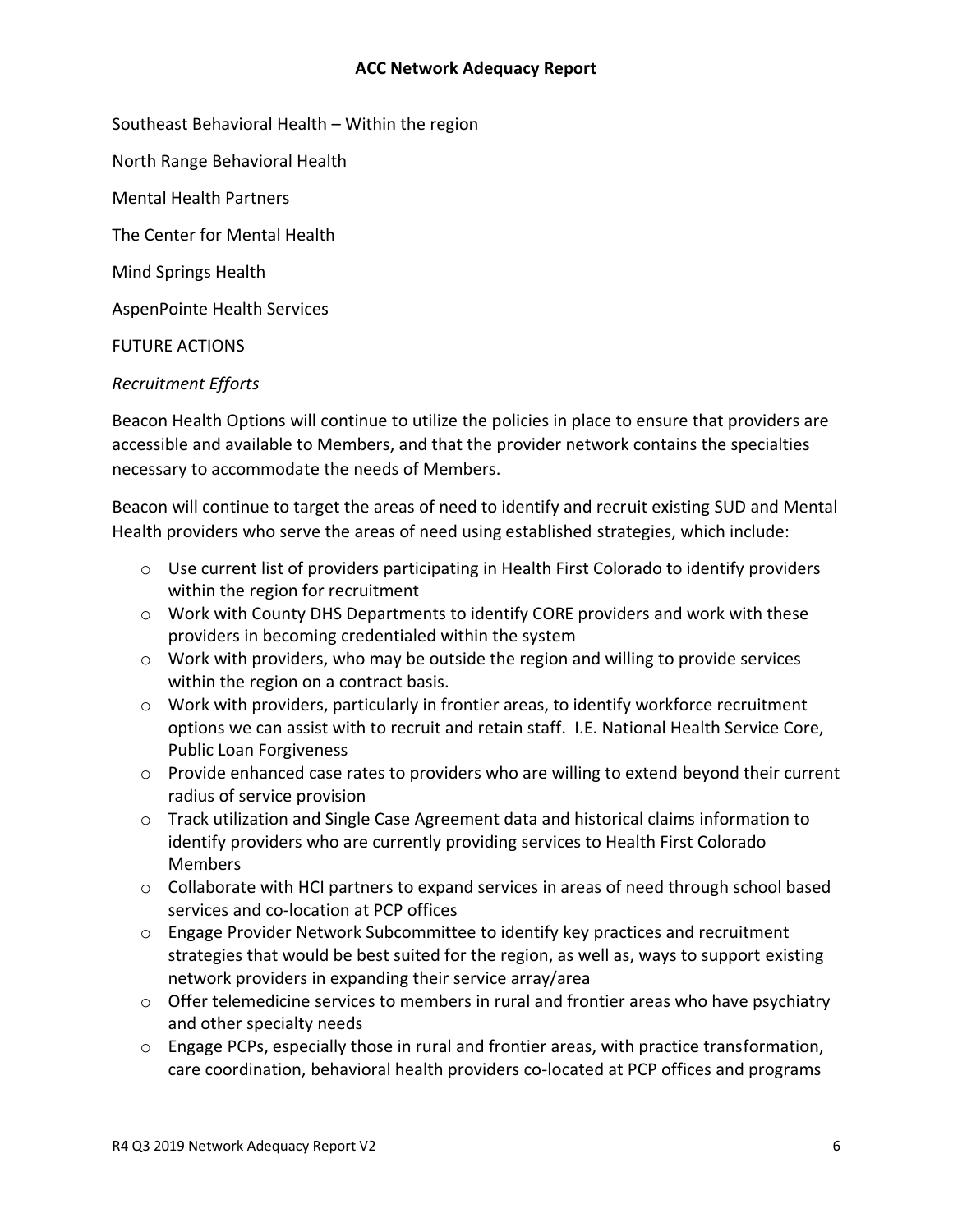such C-PAC to expand their capabilities to serve their members in need behavioral health services.

- $\circ$  Update and maintain data systems to more accurately identify providers who have availability of after-hours and weekend appointments and disability accessible facilities, and have cultural expertise.
- $\circ$  Offer training and assessment services to providers to increase availability of after-hours and weekend appointments, culturally competent providers and disability accessible facilities.

Patient Load: Beacon monitors overall provider network patient load on our network using a comprehensive system for monitoring patient load and overall network capacity. Primary Care Providers are able to update their capacity by notifying Beacon to temporarily close their panels to new members or geographic attribution, and/or change their panel size. In those cases, Beacon updates the State's Portal and monthly reports and the following edition of the Provider Directory will reflect the changes.

Additionally, Beacon has initiated an internal workgroup to develop a policy of PCPs panel ratio to member attribution to standardize capacity and improve access to care to Medicaid Members; likely based on the number of rendering providers within the PCP location. The workgroup has met twice and has reviewed journals on best practices for PCP to panel ratios, received input from Provider Network Subcommittee on how clinics monitor their patient load and is undergoing panel analysis to model various panel ratios to assess the best approach for Health Colorado.

# *Behavioral Health Providers Accepting Certifications*

Since Certifications is a legal process that compels a person to receive involuntary treatment and it requires that the treating facility accept the certification and agree to provide the court with information regarding the person's progress, many facilities are reluctant to take on this responsibility. The facility needs to have the system of care and resources to appropriately care for this population. Some of the feedback received is that they feel that accepting such patients increases their potential liability if the patient commits an illegal act.

Additionally, Provider Relations is collaborating with Clinical Department to identify additional facilities that accept mental health certifications. For those facilities that do not, then we are identifying their concerns to present the findings to HCPF for potential collaboration in addressing them.

## **ACCESSIBLE NETWORK**

Beacon Health Options seeks to have a strong and accessible Primary Care and Behavioral Health Provider network that is open to see members, available for after-hours and weekend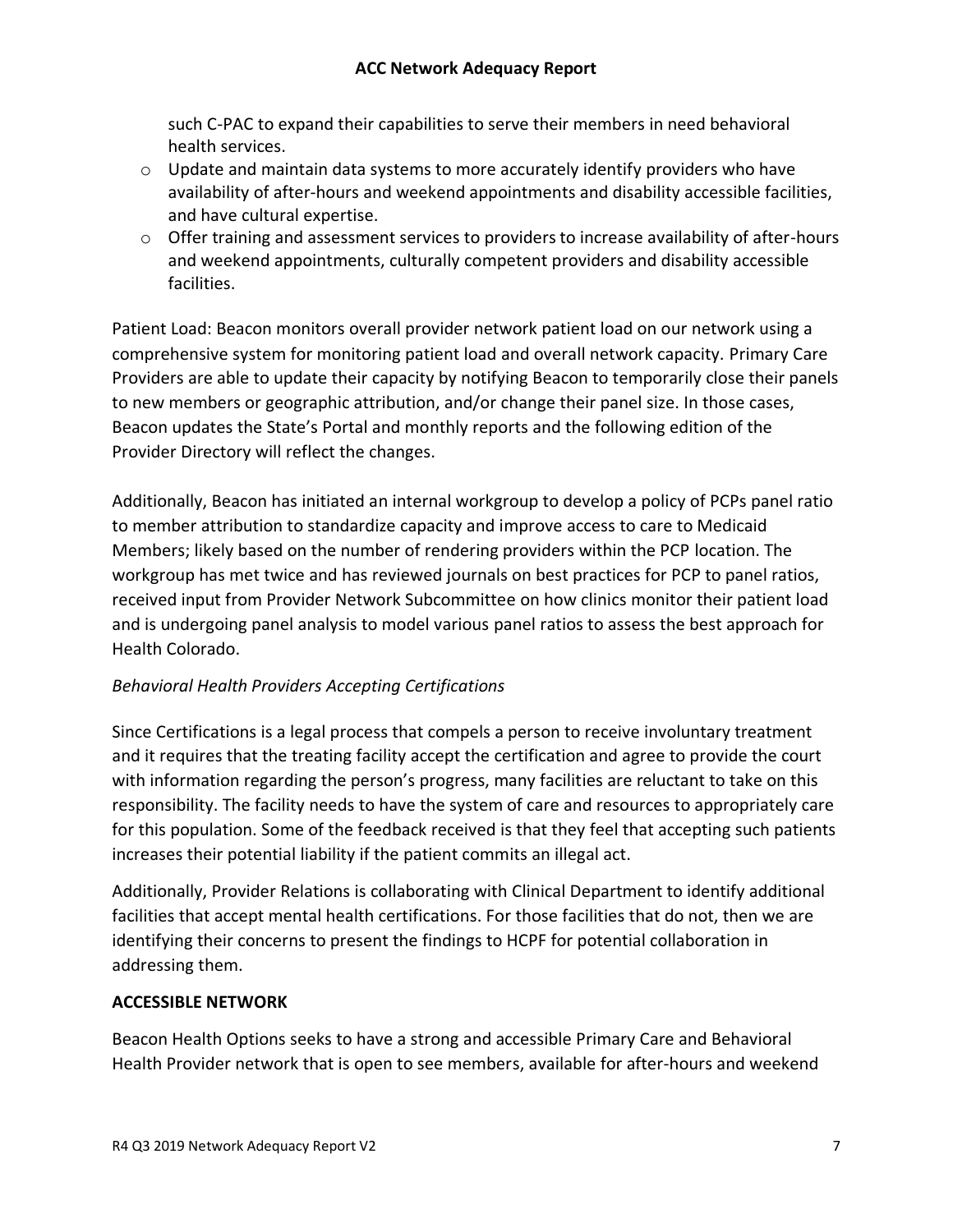appointments, offers services with cultural expertise and accessible facilities, and offers timely appointment wait times.

Provider Relations educates providers about the access to care standards to ensure they are meeting the requirement of routine and urgent appointment availability, as well as, twenty-four (24) hour access to a clinical staff to offer information, referral and treatment for emergency medical conditions. Practices may meet the latter requirement through the inclusion of the Statewide crisis number on their after-hours message.

## *Actions Taken To Improve the Network*

The network reports and Provider Directory is based on the provider demographic data on the Beacon system. As noted in first quarter report, one of the challenges faces was the accuracy and completeness of the information received from the network providers. Beacon communicated to providers about the requirement to have reported after-hours and weekend availability through the on-boarding training and provider alerts and included a tutorial on how to update the information on Beacon's ProviderConnect.

Member Services has a process in place to address any complaints from a patient regarding appointment wait times and works with Provider Relations for timely resolution. This may include outreach to the practice to review their process ensuring it meets the requirements and address any a systemic reason for the complaint.

## *Future Actions*

Beacon initiated in third quarter of fiscal year 2019, and will continue in fourth quarter, a provider outreach strategy to focus on conducting targeted one-on-one training with PCPs and high utilization behavioral health providers to educate them on access to care standards, cultural competency, accessible facilities and appointment wait times. This allows for one-onone demonstrations of ProviderConnect and educate how the data is used for member attribution and referrals in order to encourage the practice to maintain accurate provider demographics with Beacon. Additionally, Provider Relations will extend practices the opportunity to assess their facilities on accessibility standards and show the provider on ways they can improve. For all providers, Beacon will share resources to allow them to make improvements within their practice.

Furthermore, Provider Relations works in collaboration with PCPs to educate on the benefits of offering appointments beyond their 8am-5pm Monday thru Friday appointment schedule to meet the needs of their members. Provider Relations shares tools and resources when practices report interest in enhancing its services through after-hours or weekend appointments. This include information deliverable verbally on how extended hours can assist to reduce avoidable emergency room visits, how to leverage the Nurse Advice Line, and use current staff when resources are limited. Most practices choose to add one hour before or after regular business schedule one day a week. Once the new appointment schedule is implemented, then Provider Relations assists providers to update the data in the Beacon system to accurately track the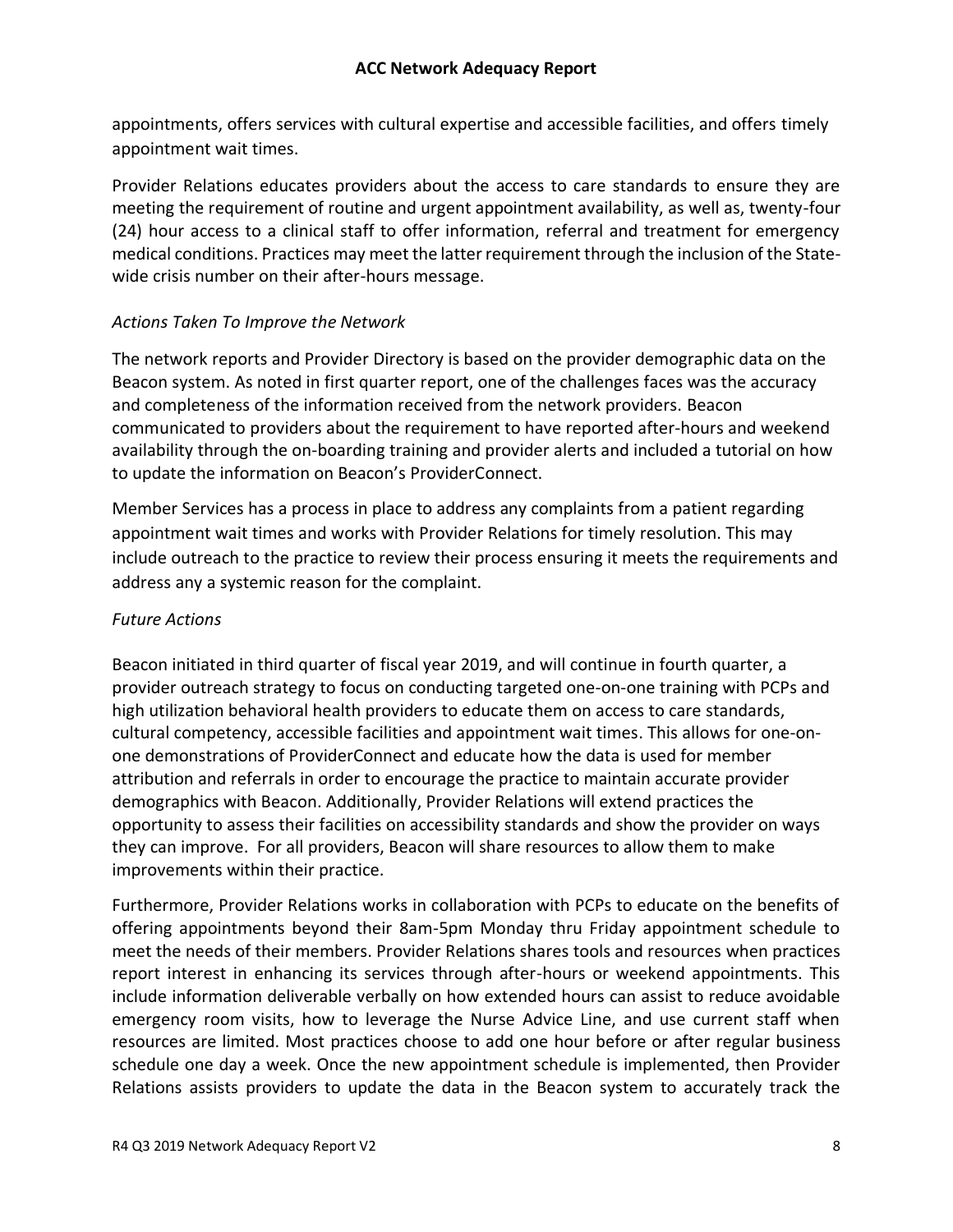practices with after-hours and weekend availability. However, many practice locations in rural or frontier areas lack the resources and staffing to have routine/published extended hours and may not be able to incorporate after-hours or weekend appointments into their schedules.

Provider Relations will continue to work with the Quality Department to implement a method to audit periodically practices on their wait times to ensure it meets standards and, if any deficits are identified, to educate and monitor the practice to achieve the standard.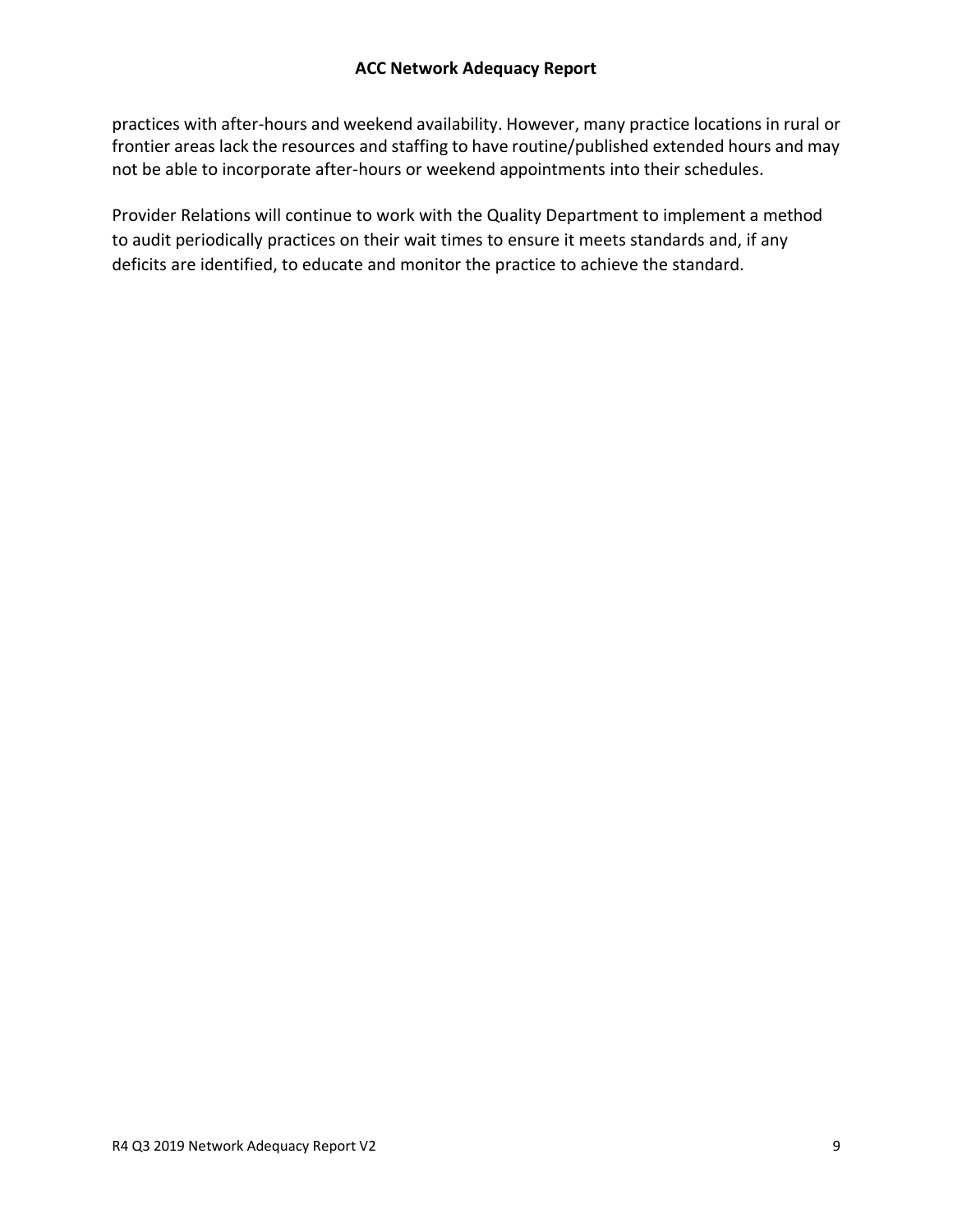#### 1. Please complete the tables for all of the providers in your network.

#### PHYSICAL HEALTH PROVIDERS

Health Colorado has 50 unique Primary Care Providers with 120 practice locations throughout the region. The number of locations reduced in 3<sup>rd</sup> quarter from 122 to 120 due to Huerfano County Hospital District (DBA Spanish Peaks Family Clinic) updated their PCP locations.

Within the PCP practice locations there are 294 unique rendering providers. Here is the breakdown by unduplicated Provider Type:

| <b>Provider Type</b>              | <b>Rendering Providers</b> |
|-----------------------------------|----------------------------|
| <b>Pediatrics</b>                 | 9                          |
| <b>Midwife</b>                    | 2                          |
| <b>Physician Assistants/Nurse</b> | 116                        |
| <b>Practitioners</b>              |                            |
| Physicians-Obstetrics/Gynecology  | 3                          |
| <b>Primary Care</b>               | 157                        |
| <b>Specialty Physicians</b>       | 7                          |
| <b>Grand Total</b>                | 294                        |

Specialty Physicians is a category derived from the Provider File Layout that is collected and submitted to the Enrollment Broker for the rendering provider level demographics. PCPs reported seven (7) rendering providers as this provider type. Provider Relations outreached to the PCPs with rendering providers with reported provider type of specialty physician. The PCPs who responded state that these were Internal Medicine physicians.

The data presented in the "Region 4 Q3 2019 Provider Network" Tab "Physical Health" shows a total of 330 rendering providers and the tabs "PCP by County" and Client Ratio - PCP" show a total of 305 rendering providers. Beacon validated the data to arrive at the true number of unduplicated rendering providers noted in the above table. The reports found in the "Region 4 Q3 2019 Provider Network" are based on data at the service location level or County level, respectively. This results in rendering providers serving in more than one practice location and across multiple counties to be counted more than once.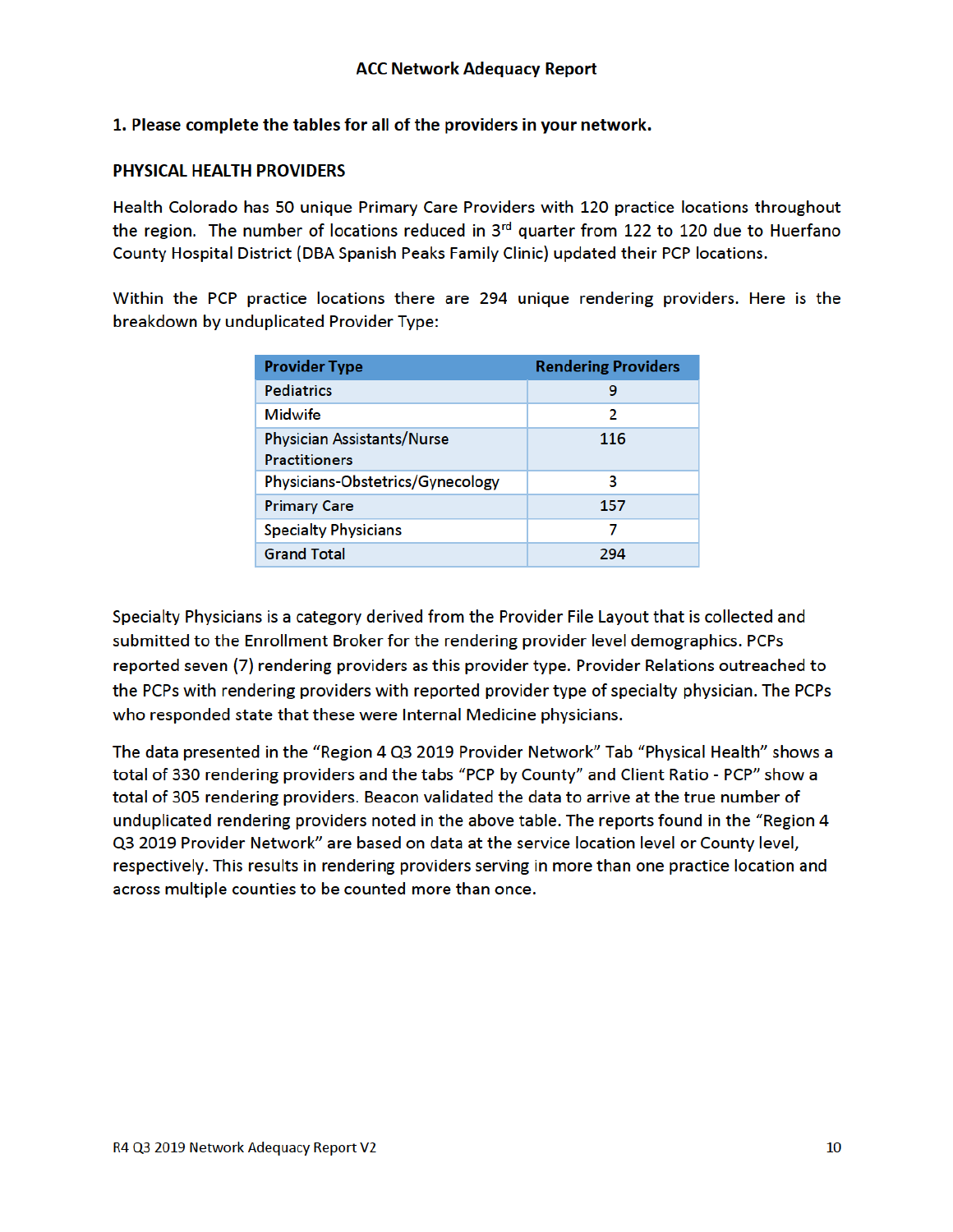#### **BEHAVIORAL HEALTH PROVIDERS**

Health Colorado has 609 unique behavioral health providers (497 independent providers and 112 facilities) in the state-wide network of which 95 have a practice location within the region. Here is the breakdown by licensure:

| <b>Behavioral Health</b><br><b>Licensure</b> | <b>Unique Rendering</b><br><b>Providers Statewide</b> | <b>Unique Rendering</b><br><b>Providers</b><br>within Region 4 |
|----------------------------------------------|-------------------------------------------------------|----------------------------------------------------------------|
| <b>APRN</b>                                  | 16                                                    | 5                                                              |
| DO                                           | 1                                                     | 1                                                              |
| <b>EDD</b>                                   | 3                                                     | $\mathbf 0$                                                    |
| <b>LADC</b>                                  | $\overline{2}$                                        | 0                                                              |
| <b>LCSW</b>                                  | 114                                                   | 17                                                             |
| <b>LICS</b>                                  | 1                                                     | 1                                                              |
| <b>LMFT</b>                                  | 36                                                    | 4                                                              |
| <b>LMHC</b>                                  | 11                                                    | 1                                                              |
| <b>LPC</b>                                   | 207                                                   | 23                                                             |
| <b>MA</b>                                    | 8                                                     | 0                                                              |
| <b>MD</b>                                    | 16                                                    | 10                                                             |
| <b>MS</b>                                    | 4                                                     | 1                                                              |
| <b>NP</b>                                    | $\mathbf{1}$                                          | $\mathbf{1}$                                                   |
| <b>ORGANIZATIONS</b>                         | 112                                                   | 23                                                             |
| <b>PA</b>                                    | $\mathbf{1}$                                          | $\mathbf{0}$                                                   |
| <b>PHD</b>                                   | 42                                                    | 4                                                              |
| <b>PSYD</b>                                  | 34                                                    | 4                                                              |
| <b>Grand Total</b>                           | 609                                                   | 95                                                             |

Please reference "Region 4 Q3 2019 Provider Network" on Tab "Behavioral Health" for listing of behavioral health provider types by county. Providers outside of the region were listed as "Other" in one line. Please reference Tab "BH-Other Detail" for county level information of providers outside the region boundaries.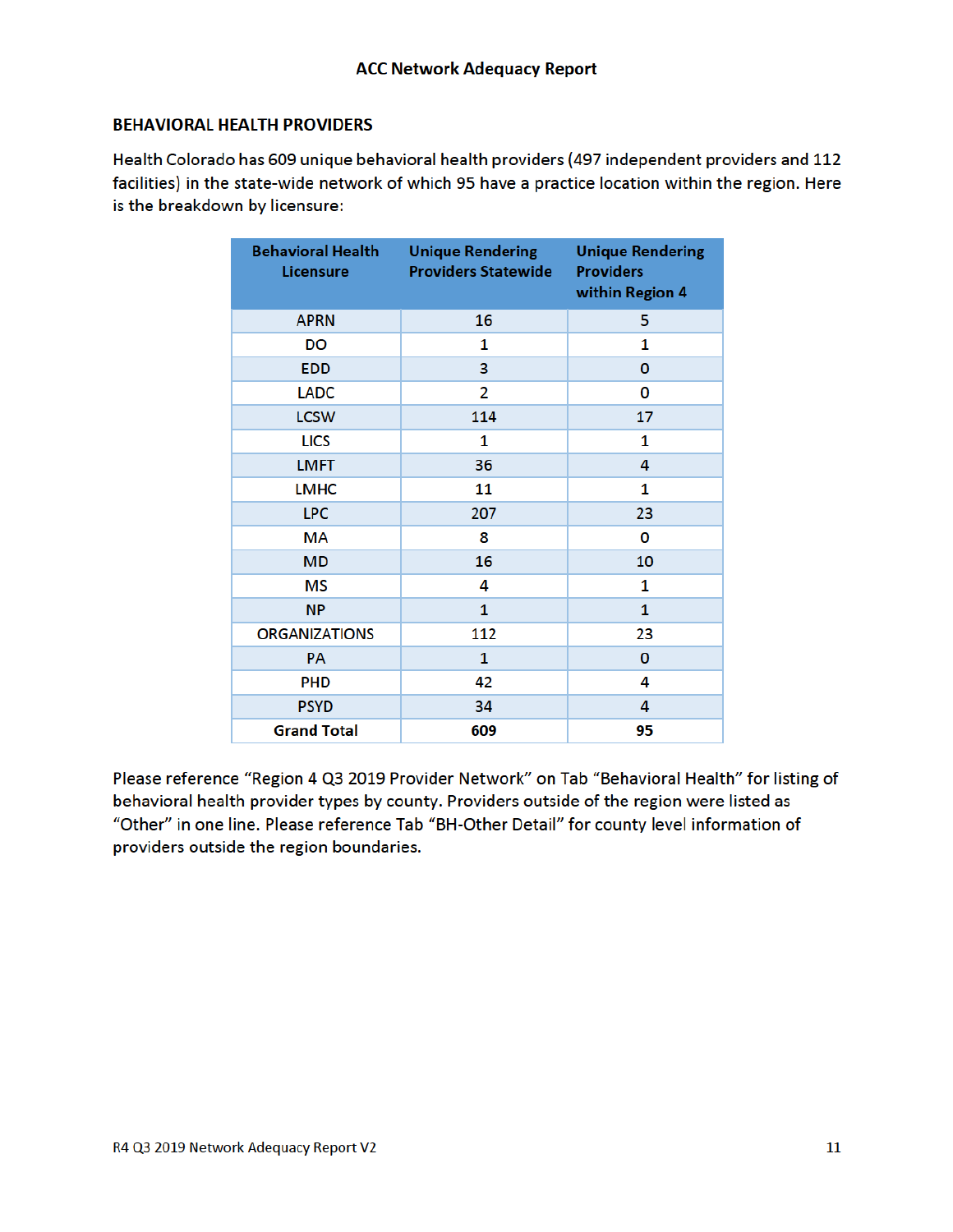| <b>Provider Type</b>      | <b>Behavioral Health</b><br><b>Practitioner Number</b> | <b>Behavioral Health</b><br><b>Practitioner Percentage</b> |
|---------------------------|--------------------------------------------------------|------------------------------------------------------------|
| ADULT_MH_PROVIDER         | 772                                                    | 55%                                                        |
| <b>CHILD_PSYCHIATRIST</b> | 7                                                      | .5%                                                        |
| PED MH PROVIDER           | 380                                                    | 27%                                                        |
| PSYCHIATRIC PRESCRIBER    | 42                                                     | 3%                                                         |
| <b>PSYCHIATRIST</b>       | 19                                                     | 1.5%                                                       |
| <b>SUD PROVIDER</b>       | 176                                                    | 12%                                                        |
| <b>Grand Total</b>        | 1396                                                   | 100%                                                       |

The breakdown of behavioral health provider types is as follows:

The breakdown of behavioral health provider types by County is as follows:

| <b>Provider Type</b>     | <b>Behavioral Health</b><br><b>Practitioner Number</b> | <b>Behavioral Health</b><br><b>Practitioner Percentage</b> |
|--------------------------|--------------------------------------------------------|------------------------------------------------------------|
| <b>Alamosa</b>           | 10                                                     | 0.7%                                                       |
| <b>ADULT_MH_PROVIDER</b> | 5                                                      | 0.4%                                                       |
| PED MH PROVIDER          | 3                                                      | 0.2%                                                       |
| PSYCHIATRIC PRESCRIBER   | $\mathbf{1}$                                           | 0.1%                                                       |
| <b>SUD_PROVIDER</b>      | $\mathbf{1}$                                           | 0.1%                                                       |
| <b>Baca</b>              | 3                                                      | 0.2%                                                       |
| ADULT_MH_PROVIDER        | $\overline{2}$                                         | 0.1%                                                       |
| <b>SUD PROVIDER</b>      | $\mathbf{1}$                                           | 0.1%                                                       |
| <b>Bent</b>              | 5                                                      | 0.4%                                                       |
| <b>ADULT_MH_PROVIDER</b> | 3                                                      | 0.2%                                                       |
| <b>SUD_PROVIDER</b>      | $\overline{2}$                                         | 0.1%                                                       |
| <b>Chaffee</b>           | 26                                                     | 1.9%                                                       |
| <b>ADULT_MH_PROVIDER</b> | 13                                                     | 0.9%                                                       |
| PED MH PROVIDER          | 8                                                      | 0.6%                                                       |
| PSYCHIATRIC PRESCRIBER   | $\mathbf{1}$                                           | 0.1%                                                       |
| <b>SUD PROVIDER</b>      | 4                                                      | 0.3%                                                       |
| <b>Conejos</b>           | $\mathbf{1}$                                           | 0.1%                                                       |
| <b>ADULT MH PROVIDER</b> | $\mathbf{1}$                                           | 0.1%                                                       |
| <b>Costilla</b>          | $\mathbf{1}$                                           | 0.1%                                                       |
| <b>ADULT_MH_PROVIDER</b> | 1                                                      | 0.1%                                                       |
| <b>Crowley</b>           | 3                                                      | 0.2%                                                       |
| <b>ADULT_MH_PROVIDER</b> | $\overline{2}$                                         | 0.1%                                                       |
| <b>SUD_PROVIDER</b>      | $\mathbf{1}$                                           | 0.1%                                                       |
| <b>Custer</b>            | 3                                                      | 0.2%                                                       |
| ADULT_MH_PROVIDER        | $\overline{2}$                                         | 0.1%                                                       |
| <b>SUD PROVIDER</b>      | 1                                                      | 0.1%                                                       |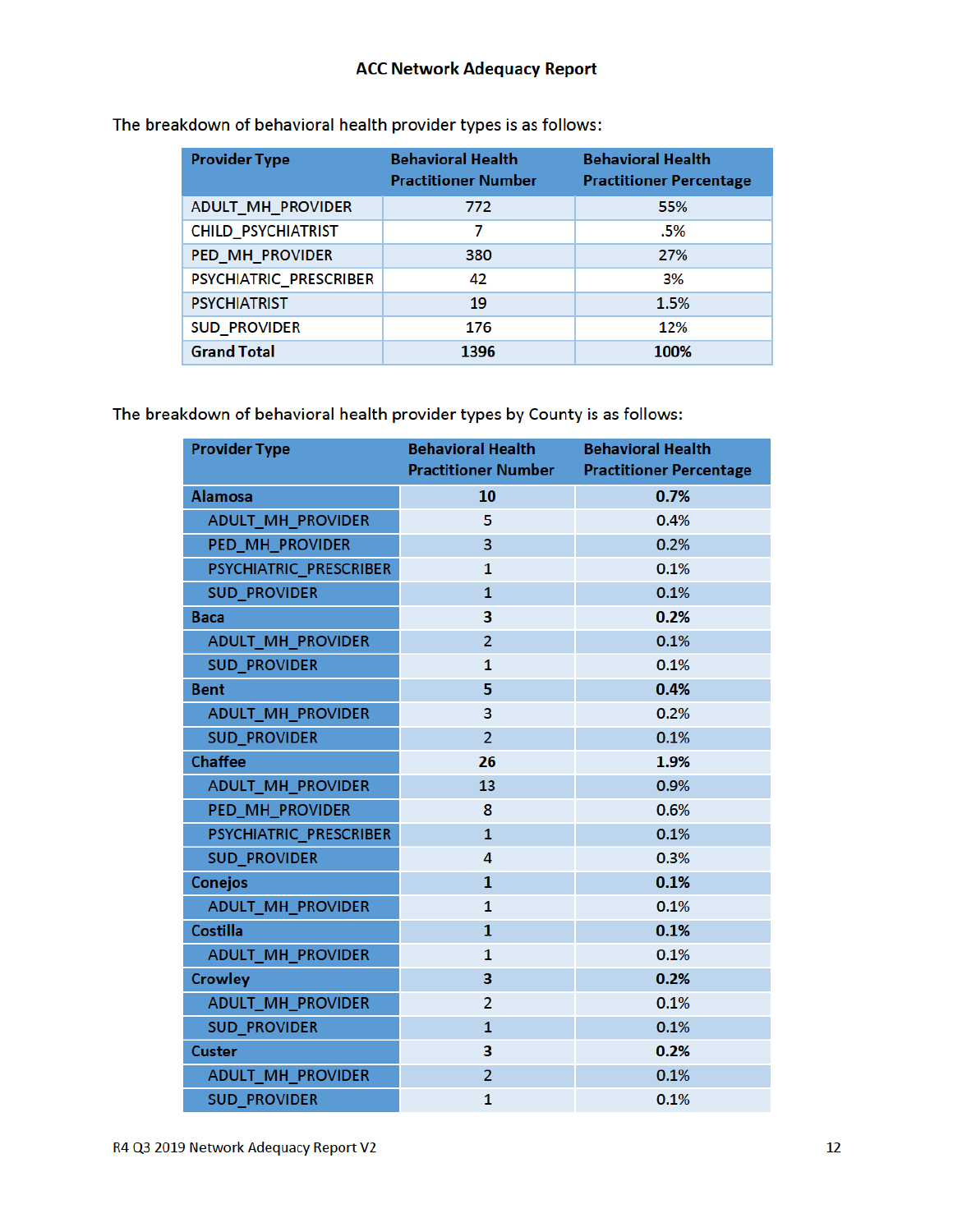| <b>Fremont</b>            | 23             | 1.6%  |
|---------------------------|----------------|-------|
| <b>ADULT_MH_PROVIDER</b>  | 12             | 0.9%  |
| PED_MH_PROVIDER           | 5              | 0.4%  |
| <b>SUD PROVIDER</b>       | 6              | 0.4%  |
| <b>Huerfano</b>           | 5              | 0.4%  |
| ADULT_MH_PROVIDER         | 3              | 0.2%  |
| PED MH PROVIDER           | $\mathbf{1}$   | 0.1%  |
| <b>SUD_PROVIDER</b>       | $\mathbf{1}$   | 0.1%  |
| <b>Kiowa</b>              | $\overline{2}$ | 0.1%  |
| <b>ADULT MH PROVIDER</b>  | 1              | 0.1%  |
| <b>SUD_PROVIDER</b>       | $\mathbf{1}$   | 0.1%  |
| Lake                      | 2              | 0.1%  |
| ADULT_MH_PROVIDER         | $\mathbf{1}$   | 0.1%  |
| <b>SUD_PROVIDER</b>       | $\mathbf{1}$   | 0.1%  |
| <b>Las Animas</b>         | 7              | 0.5%  |
| ADULT_MH_PROVIDER         | 4              | 0.3%  |
| PED_MH_PROVIDER           | $\overline{2}$ | 0.1%  |
| <b>SUD PROVIDER</b>       | $\mathbf{1}$   | 0.1%  |
| <b>Otero</b>              | 9              | 0.6%  |
| ADULT_MH_PROVIDER         | 5              | 0.4%  |
| PSYCHIATRIC_PRESCRIBER    | $\mathbf{1}$   | 0.1%  |
| <b>PSYCHIATRIST</b>       | 1              | 0.1%  |
| <b>SUD_PROVIDER</b>       | $\overline{2}$ | 0.1%  |
| Other                     | 1149           | 82.3% |
| ADULT_MH_PROVIDER         | 648            | 46.4% |
| <b>CHILD_PSYCHIATRIST</b> | 3              | 0.2%  |
| PED MH PROVIDER           | 327            | 23.4% |
| PSYCHIATRIC_PRESCRIBER    | 24             | 1.7%  |
| <b>PSYCHIATRIST</b>       | 8              | 0.6%  |
| <b>SUD_PROVIDER</b>       | 139            | 10.0% |
| <b>Prowers</b>            | 6              | 0.4%  |
| ADULT_MH_PROVIDER         | 4              | 0.3%  |
| <b>SUD_PROVIDER</b>       | $\overline{2}$ | 0.1%  |
| <b>Pueblo</b>             | 135            | 9.7%  |
| <b>ADULT_MH_PROVIDER</b>  | 61             | 4.4%  |
| <b>CHILD_PSYCHIATRIST</b> | 4              | 0.3%  |
| PED_MH_PROVIDER           | 33             | 2.4%  |
| PSYCHIATRIC_PRESCRIBER    | 15             | 1.1%  |
| <b>PSYCHIATRIST</b>       | 10             | 0.7%  |
| <b>SUD_PROVIDER</b>       | 12             | 0.9%  |
| <b>Rio Grande</b>         | 5              | 0.4%  |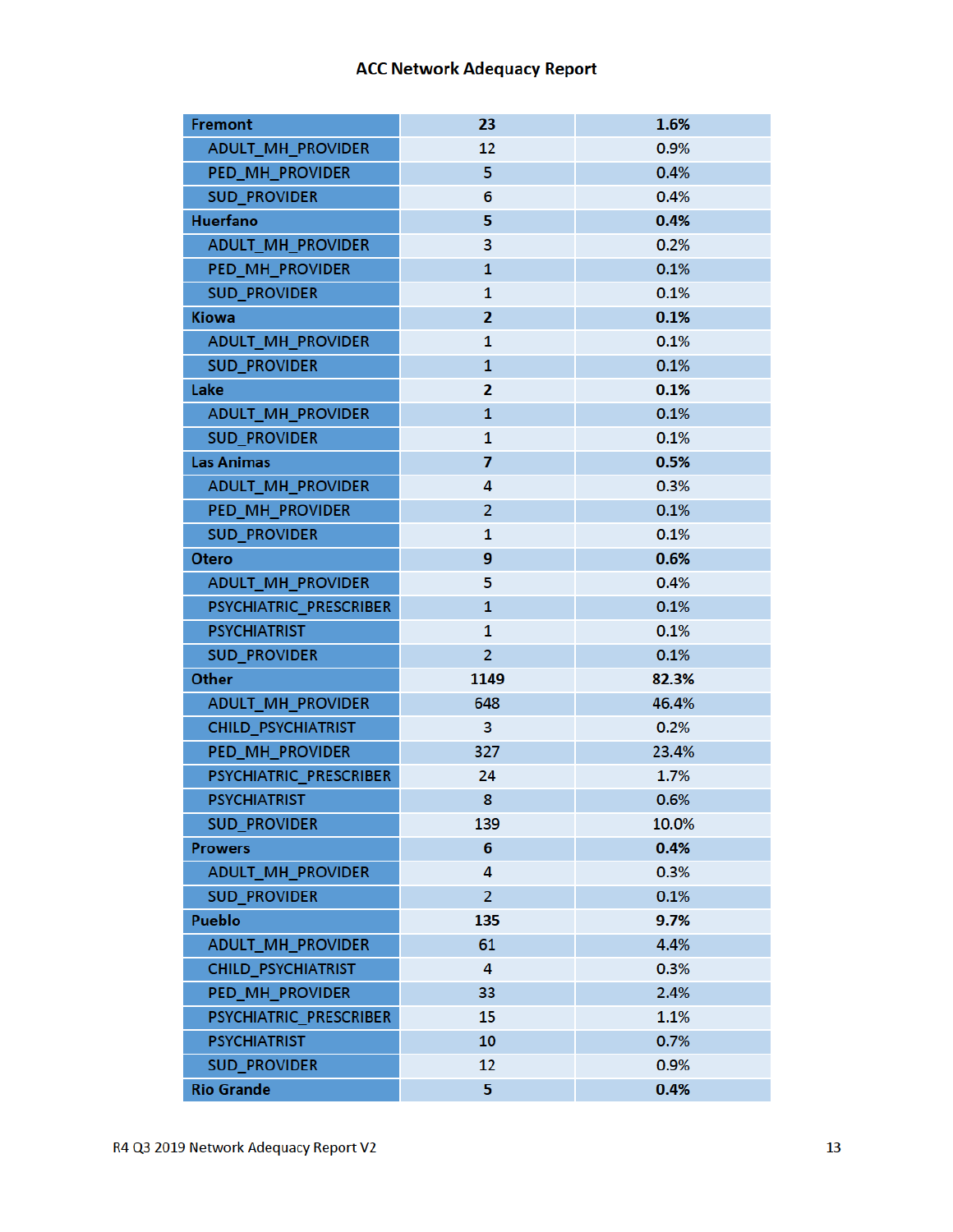| <b>ADULT_MH_PROVIDER</b> | 3    | 0.2%   |
|--------------------------|------|--------|
| PED_MH_PROVIDER          |      | 0.1%   |
| <b>SUD PROVIDER</b>      |      | 0.1%   |
| <b>Saguache</b>          |      | 0.1%   |
| <b>ADULT MH PROVIDER</b> |      | 0.1%   |
| <b>Grand Total</b>       | 1396 | 100.0% |

On the report above, the total number of practitioners is based on their specialties and location. If practitioner serves more than one specialty or location, then they are counted more than once.

#### **Behavioral Health within PCP offices**

Behavioral health providers are available within PCP offices. The following PCPs have behavioral health providers in at least one of their practice locations:

- Health Solutions
- Solvista Health
- Pueblo Community Health Center
- Ryon Medical and Associates
- Valley-Wide Health Systems
- Wellness Works
- High Plains Community Health
- Parkview Ancillary

The data is currently being gathered to identify the number of providers by provider type and location to accurately report.

#### **ACCEPTING NEW MEMBERS**

The breakdown below shows at the provider type, 96% of the network has reported as accepting new members. Please reference "Region 4 Q3 2019 Provider Network" Tab "Physical Health" for detailed data.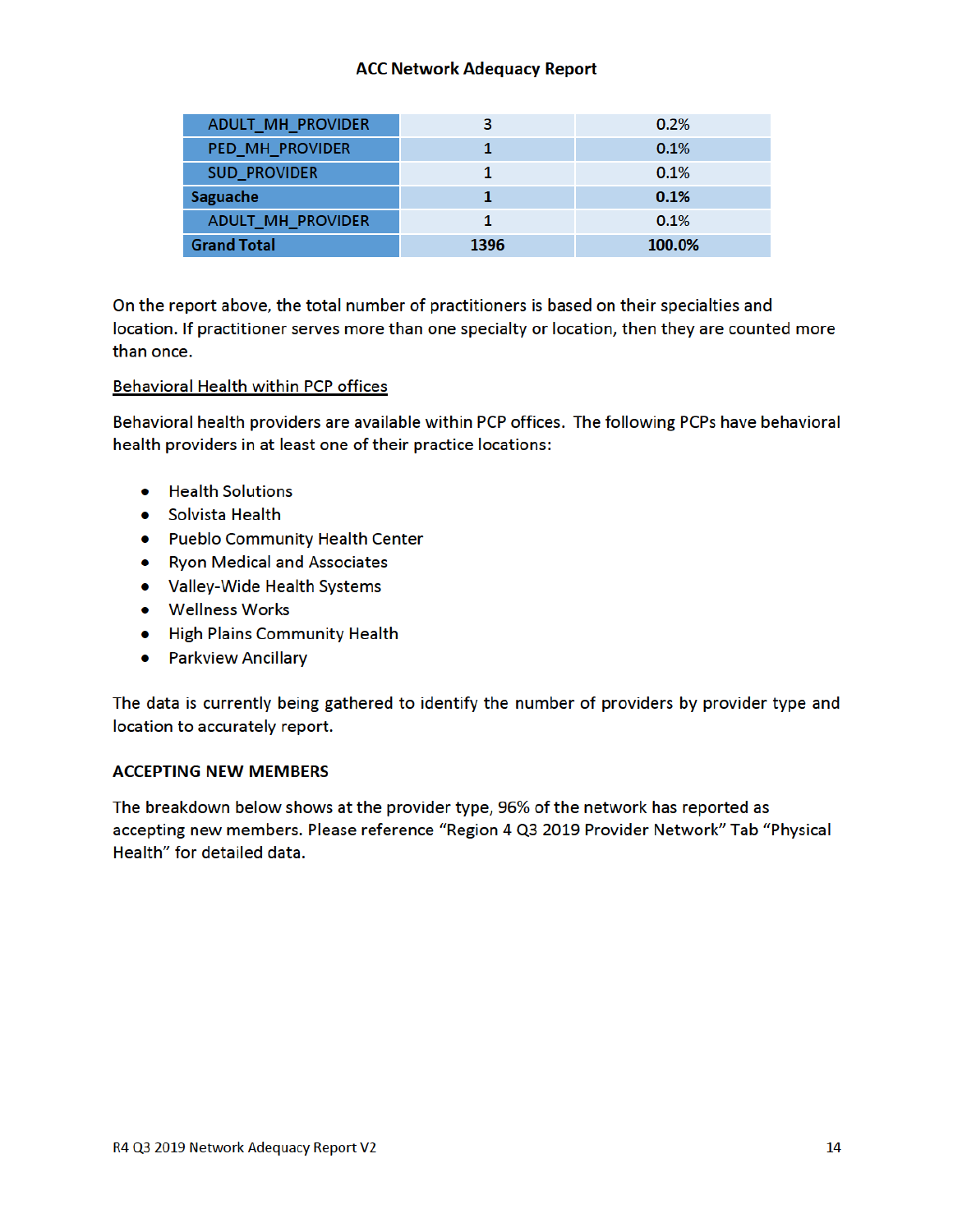| <b>Provider Type</b>                                      | <b>PCP Practitioners</b><br><b>Number</b> | <b>PCP Accepting</b><br><b>New Clients</b><br><b>Number</b> | <b>PCP Accepting New</b><br><b>Clients Percentage</b> |
|-----------------------------------------------------------|-------------------------------------------|-------------------------------------------------------------|-------------------------------------------------------|
| <b>Pediatrics</b>                                         | 9                                         | 5                                                           | 56%                                                   |
| <b>Physician Assistants/Nurse</b><br><b>Practitioners</b> | 120                                       | 118                                                         | 98%                                                   |
| <b>Physicians-</b><br>Obstetrics/Gynecology               | 3                                         | 3                                                           | 100%                                                  |
| <b>Primary Care</b>                                       | 190                                       | 184                                                         | 97%                                                   |
| <b>Specialty Physicians</b>                               | 7                                         | 7                                                           | 100%                                                  |
| <b>Grand Total</b>                                        | 329                                       | 317                                                         | 96%                                                   |

On the report above, the total number of practitioners is based on specialties reported at the location level. If practice location has practitioners who offer a specialty, then the practice is counted more than once. For details, please reference "Region 4 Q3 2019 Provider Network" on Tab "Physical Health Network".

All (100%) of behavioral health providers in all provider types are currently accepting new members.

Providers are able to update their capacity by notifying Beacon to temporarily close their panels to new members. In those cases, Beacon removes the behavioral health practitioner from the clinical referrals; and for PCPs, Beacon updates the State's Portal and monthly reports. For all providers, the following edition of the Provider Directory will reflect the changes.

#### **AFTER-HOURS AND WEEKEND AVAILABILITY**

The breakdown below shows at the provider type, 26% of the network has reported as having after-hours care, an increase from 16% in previous quarter. Data is based on rendering practitioner per location and not unique rendering practitioner. Please reference "Region 4 Q3 2019 Provider Network" Tab "Physical Health" for detailed data.

| <b>Provider Type</b>                                      | <b>PCP Practitioners</b><br>Total | <b>PCP Extended Hours</b><br><b>Number</b> | <b>PCP Extended Hours</b><br><b>Percentage</b> |
|-----------------------------------------------------------|-----------------------------------|--------------------------------------------|------------------------------------------------|
| <b>Pediatrics</b>                                         | 9                                 | $\bf{0}$                                   | 0%                                             |
| <b>Physician Assistants/Nurse</b><br><b>Practitioners</b> | 120                               | 39                                         | 33%                                            |
| Physicians-<br>Obstetrics/Gynecology                      | 3                                 | 0                                          | 0%                                             |
| <b>Primary Care</b>                                       | 190                               | 48                                         | 25%                                            |
| <b>Specialty Physicians</b>                               | 7                                 | 0                                          | 0%                                             |
| <b>Grand Total</b>                                        | 329                               | 87                                         | 26%                                            |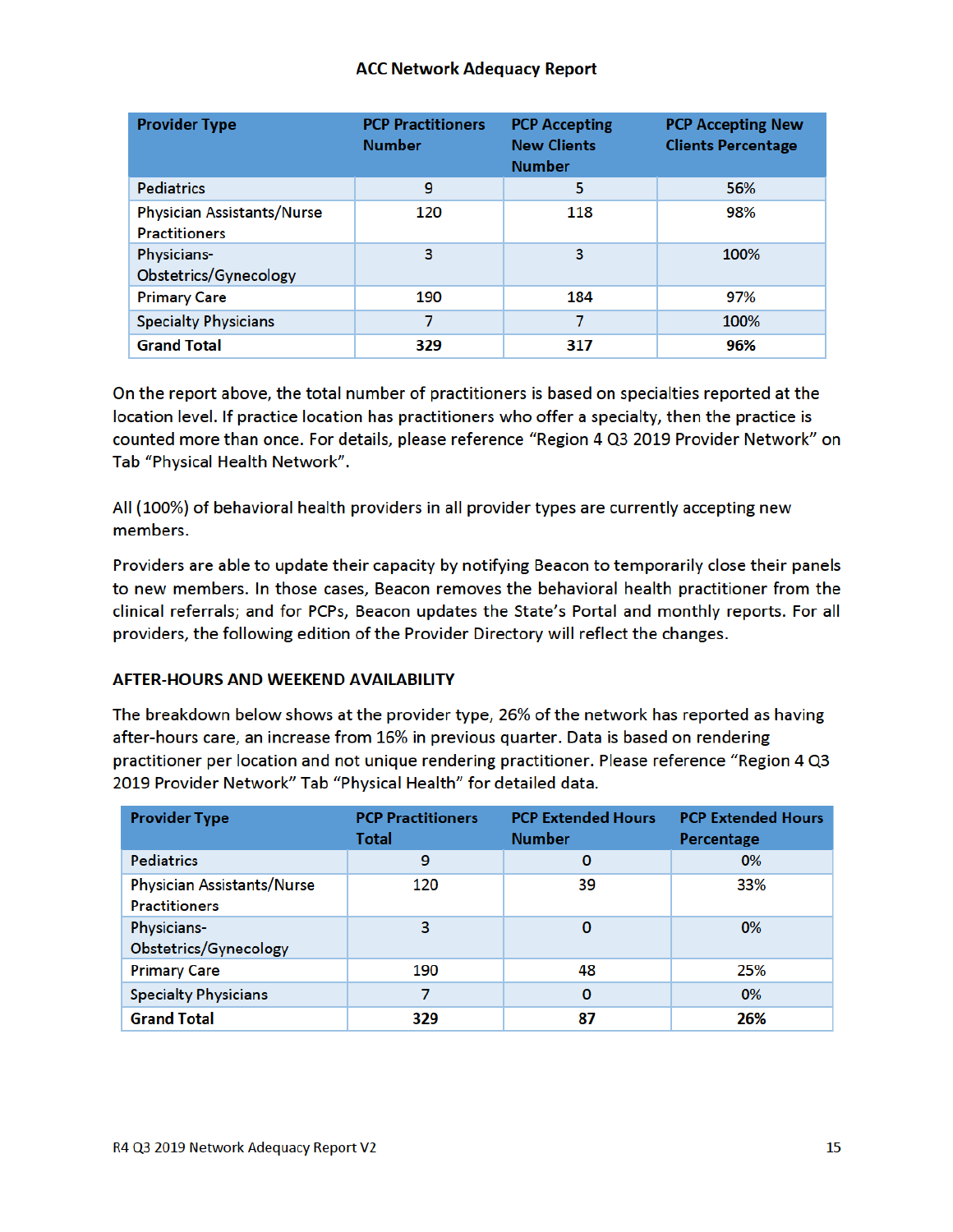As for behavioral health providers, there is 313 or 22% practitioners who reported as having afterhours and/or weekend care in the statewide network. This is a slight increase (1%) from last reporting period. Here is the breakdown by provider type:

| <b>Provider Type</b>      | <b>Behavioral Health</b><br><b>Practitioners</b><br><b>Number</b> | <b>Behavioral Health</b><br><b>Extended Hours</b><br><b>Number</b> | <b>Behavioral Health</b><br><b>Extended Hours</b><br>Percentage |
|---------------------------|-------------------------------------------------------------------|--------------------------------------------------------------------|-----------------------------------------------------------------|
| ADULT_MH_PROVIDER         | 772                                                               | 163                                                                | 21%                                                             |
| <b>CHILD PSYCHIATRIST</b> |                                                                   | 0                                                                  | 0%                                                              |
| PED_MH_PROVIDER           | 380                                                               | 111                                                                | 29%                                                             |
| PSYCHIATRIC_PRESCRIBER    | 42                                                                | 5                                                                  | 12%                                                             |
| <b>PSYCHIATRIST</b>       | 19                                                                | $\bf{0}$                                                           | 0%                                                              |
| <b>SUD_PROVIDER</b>       | 176                                                               | 32                                                                 | 18%                                                             |
| <b>Grand Total</b>        | 1396                                                              | 311                                                                | 22%                                                             |

#### **CULTURAL EXPERTISE**

Seventy-three (73 or 57%) primary care providers (PCP) locations reported as having completed a cultural competency training. This includes PCP locations that are adult primary care (73) and pediatric primary care (70). Please note that the numbers do not total 73 as the same practice location may serve more than one population. These numbers have not shifted from previous reports.

For behavioral health providers, there are 624 practitioners with language availability including 351 who have Spanish language.

## **ACCESSIBLE FACILITIES**

PCPs have reported through various methods if their facilities are accessible and 101 locations were identified as offering accessible facilities. We will continue to work with all practices to provide adequate accessibility.

For behavioral health providers, 676 practice locations and facilities reported handicap accessibility.

2. Please indicate the practitioner to client ratios in each county of your region Please reference "Region 4 Q3 2019 Provider Network" on Tabs "Client Ratio- PCP" and "Client-Ratio-BH" for the practitioner to client ratios in each county of the region. For both networks, it includes "other" to demonstrate the counties outside of the region where there is a residing member.